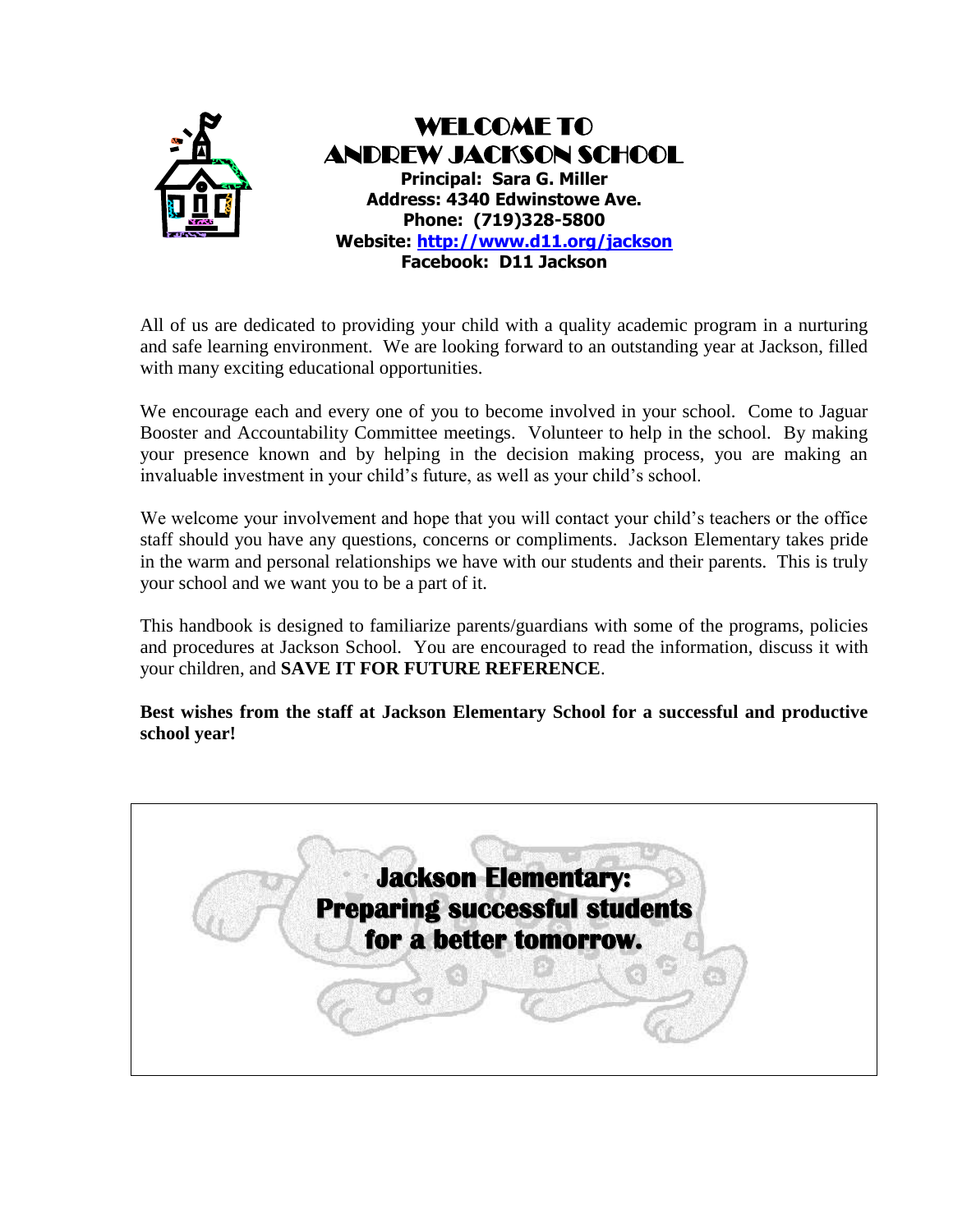## **TABLE OF CONTENTS**

| <b>Absence and Tardiness</b>              | 3              |
|-------------------------------------------|----------------|
| <b>Accountability Committee</b>           | 3              |
| Address & Emergency Info                  | 3              |
| Arrival & Departure                       | 3              |
| <b>AVID</b>                               | 3              |
| <b>Bathroom Policy</b>                    | 3              |
| Bicycles, Skateboards                     | 3              |
| <b>Breakfast</b>                          | $\overline{4}$ |
| <b>Bus Rules</b>                          | 4              |
| <b>Cell Phones</b>                        | 4              |
| Communication                             | 4              |
| Concert / Program Etiquette               | 4              |
| <b>Discipline</b>                         | 4 & 5          |
| Disruptive Behavior                       | 5              |
| <b>Dress Code</b>                         | 5 & 6          |
| Emergency / Evacuation Procedures         | 6              |
| Fees                                      | 6              |
| <b>Field Trips</b>                        | 6              |
| <b>Health &amp; Wellness</b>              | 6&7            |
| <b>Homework Guidelines</b>                | 7              |
| <b>Inclement Weather Procedure</b>        | 7&8            |
| <b>Library Books</b>                      | 8              |
| Lost & Found                              | 8              |
| <b>Meal Programs</b>                      | 8              |
| Medication                                | 8              |
| Newsletter                                | 9              |
| <b>Nondiscrimination Policy</b>           | 9              |
| Parent Boosters                           | 9              |
| Recess                                    | 9              |
| <b>School Hours</b>                       | 9              |
| <b>School Supplies</b>                    | 9              |
| Sexual & Racial Harassment/Discrimination | 9              |
| <b>Telephone Use</b>                      | 9              |
| <b>Toys</b>                               | 9 & 10         |
| <b>Visitors &amp; Volunteers</b>          | 10             |
| Walking To & From School                  | 10             |
| Weather                                   | 10             |
| Weapons                                   | 10             |
| Website                                   | 10             |
| Withdrawing From School                   | 10             |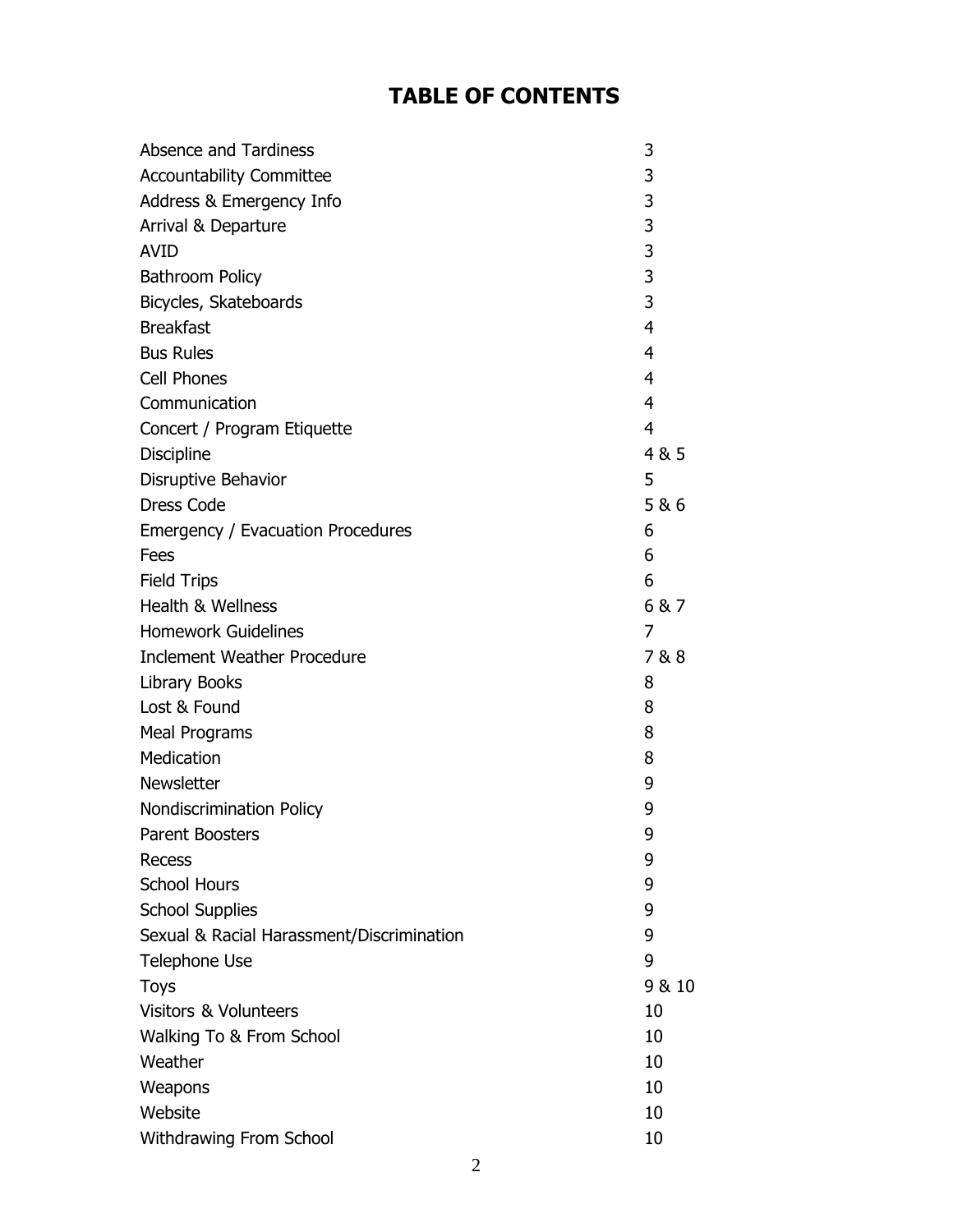## **GENERAL INFORMATION**

**ABSENCE AND TARDINESS. School hours are 8:00 a.m. to 2:30 p.m.** The first bell rings at 7:55 a.m. Regular attendance is expected of all of our pupils and is necessary for success in school. If your child has been (or will be) absent or tardy, please call the school attendance line at 328-5811 within 48 hours. Tardiness has the same impact as does an absence. When a child arrives at school at any point after 8:00 a.m., he/she is missing instruction and disrupting the whole class**. Please talk to your children about the importance of coming to school on time every day.**

**ACCOUNTABILITY COMMITTEE.** Jackson has an active parent/staff/community group called the Accountability Committee. This group advises the principal on school improvement issues. Look for information in the newsletter regarding meeting dates and times. We hope you will be a part of this organization.

**ADDRESS, PHONE, AND OTHER EMERGENCY INFORMATION.** It is vital that every child has on file current emergency phone numbers where parents/guardians can be reached. Contact the school office if your address or home or work phone number changes. Also keep us informed if the name or phone number of the person you want contacted in an emergency changes during the school year.

**ARRIVAL AND DEPARTURE. Students should NOT arrive at school prior to 7:45 a.m.** They will be met by their teachers at 7:55 in their designated area and escorted to their classrooms. On extremely cold or wet days, **green flags** will be hung outside the school. This means students may go directly to their designated area inside the building. **Parents must check students out or in through the office when leaving early, arriving late, or returning from appointments**. Students will be called down to the office for early dismissal when parents arrive to sign them out, unless prior arrangements have been made**. Students must be picked up no later than 2:45 p.m.** If a student is repeatedly picked up late, local authorities will be contacted. Bus students will not be detained without prior approval of the parent.

**AVID.** Jackson is an AVID Certified school. AVID – Advancement via Individual Determination, means that we strive for preparing all students for their future, through writing, inquiry, collaboration, organization & reading.

**BATHROOM POLICY.** Only one boy *and/or* one girl may be in the restroom at a time and for no more than 2-3 minutes per visit.

When more than one student needs to use the restroom: In the case where many students need to go to the restroom at the same time (i.e. before a field trip, before a performance, etc.), a staff member must remain outside of the restrooms while multiple students are in the restroom. The staff member must maintain knowledge of all their students' whereabouts during this time.

Recess/Before School/After School/Cafeteria: Students wanting to use the restroom must obtain a red (for girls) or blue (for boys) clothespin from the staff member on duty. Once the student returns the clothespin to the staff member on duty, the next child is permitted to use the restroom with the same procedure.

**BICYCLES, SKATEBOARDS, AND IN-LINE SKATES.** If your student rides a bicycle to school, it should be parked immediately upon arrival at the bike rack, with a bike lock. Riding on the school grounds is prohibited for safety reasons. If a student rides a bicycle in an unsafe manner, it will be held for parent pick-up. The school does not assume responsibility for damaged or stolen bicycles or skateboards. **Skateboards, scooters, and in-line skates are to be brought to the office upon arrival and picked up after school.**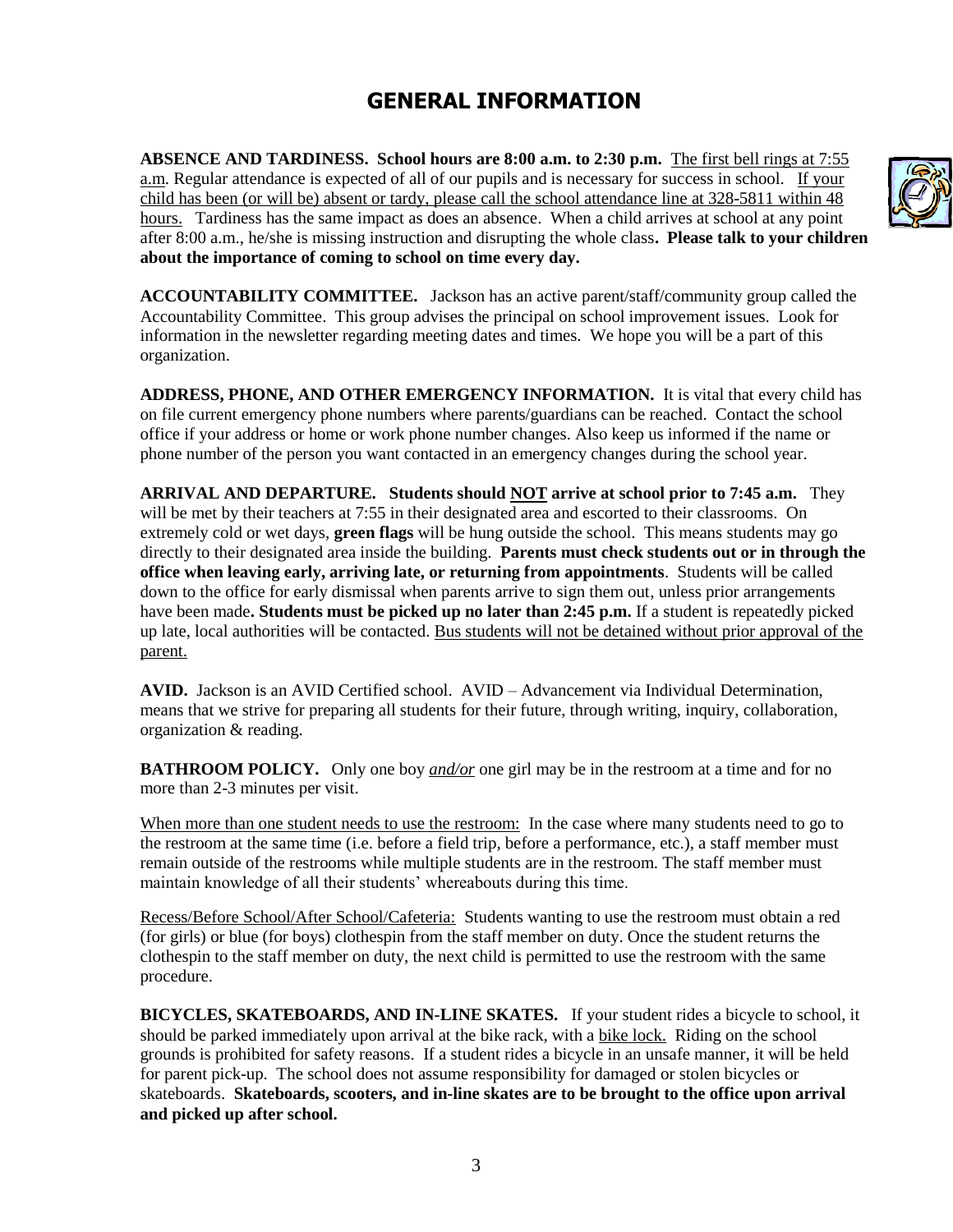**BREAKFAST IN THE CLASSROOM.** Free breakfast is served *daily* starting at 8:00 a.m. in the classroom. If your child arrives after 8:10, they will not be served breakfast. As we never want a student to go hungry, please make arrangements for students to be at school before the  $1<sup>st</sup>$  bell rings at 7:55 a.m.

**BUS RULES AND REGULATIONS.** Bus Rules and Regulations are sent home each year by the Transportation Department. Parents are required to read and sign off on this each year. If you have any concerns throughout the year, please contact Transportation at 520-2940.

**CELL PHONES.** If you decide to send a cell phone to school with your child for emergency purposes, the phone must be *turned off* during the school day and *kept in their backpack* or turned in to the office. **The school does not assume responsibility for lost or stolen phones.**

**COMMUNICATION BETWEEN SCHOOL AND PARENTS/GUARDIANS.** It is vital that we keep the lines of communication open at all times between parents/guardians and the school. Parents are encouraged to visit the school and to contact teachers, and are always welcomed. Appointments are appreciated.

Report cards are sent home quarterly. Parent-Teacher Conferences are also scheduled during the school year. If you have questions about your child's progress at any time, please contact your child's teacher. Teachers at Jackson also keep parents informed about school progress through phone calls to parent/guardians, and notes in the Jackson planner, folder, or by email.

**CONCERT/PROGRAM ETIQUETTE.** We hope you will be able to attend the various programs we offer during the school year. Please remember that audience members are participants in every concert. In order to make the program enjoyable for everyone, please remain seated and quiet. If young children become restless and disrupt others' ability to listen, please take them from the gym until they are quiet, or you may be asked to leave. Do not leave as soon as your child's portion of the concert is over. All of the students deserve a full audience for their performances.

**DISCIPLINE.** It is the policy at Jackson Elementary that all students are to be courteous and to respect the rights and property of others, whether on school property or engaged in a school-sponsored activity. Students are to conduct themselves at all times in an appropriate manner. All schools in District 11 enforce the **STUDENT CONDUCT AND DISCIPLINE CODE** designed to meet the needs of our students. We ask that every parent/guardian review in detail the **STUDENT CONDUCT AND DISCIPLINE CODE**, which is available on the D11 website. The objectives are as follows:

- 1. To ensure that every student in the district follows accepted rules of conduct and shows respect for and obeys persons in authority;
- 2. To foster sound educational practice and productive learning;
- 3. To develop in every student in the district a positive attitude toward self-discipline and socially acceptable behavior;
- 4. To help every school in the district maintain a learning atmosphere which is safe, conducive to the learning process, and free from unnecessary disruption;
- 5. To communicate to parents and the community that unacceptable behavior by students will not be tolerated; and
- 6. To allow for reasonable and appropriate physical intervention or force in dealing with disruptive students.

All students at Jackson School and in District 11 are expected to follow the following rules of conduct:

- 1. Students shall accept responsibility for their own behavior.
- 2. Students shall develop and use problem-solving skills to resolve conflicts.
- 3. Students shall follow established district, school and classroom rules.
- 4. Students shall respect staff and other students.
- 5. Students shall respect the rights and property of others.
- 6. Students shall refrain from interfering with learning and teaching.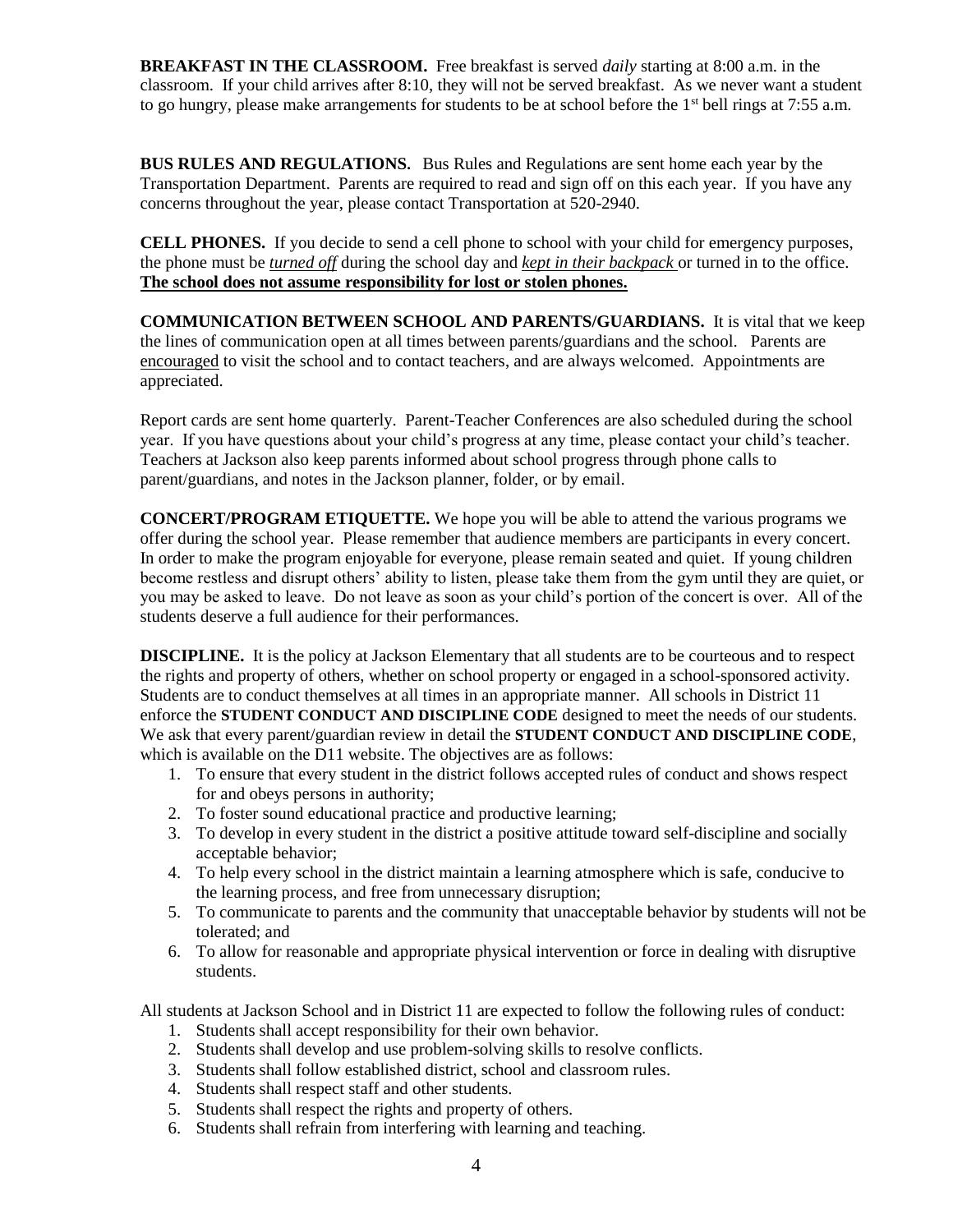- 7. Students shall refrain from acting in such a manner as to expose others to risk or danger of harm or injury.
- 8. Students shall not use bullying or intimidation against others.
- 9. Students shall refrain from carrying, bringing, using or possessing deadly weapons in the school building, in or on district property, at school-sponsored events and activities, or in or on district vehicles.

The Jackson staff has developed a school wide positive behavior support program, ROAR.

- **R** Respectful
- **O** On task
- **A** Always safe
- **R** Responsible

We ask that you help reinforce this behavior with your child(ren) in all areas.

**DISRUPTIVE BEHAVIOR**. The staff at Jackson Elementary is dedicated to positive, firm, and consistent discipline. Behavior problems are handled individually with dignity and tact and in a manner which does not create problems for others in the school. Most behavioral problems that develop are minor and can be dealt with by the classroom teacher. Students will be referred to the office if a pattern of misbehavior or classroom disruption is demonstrated despite the best ongoing effort of the teacher. Students will also be referred to the office if a serious action suddenly occurs. Consequences are imposed in order to teach students self-discipline and how to make better choices.

**DRESS CODE.** All district policies related to student dress may be reviewed in their entirety in the **STUDENT CONDUCT AND DISCIPLINE CODE HANDBOOK,** which can be found at **http://www.d11.org/boe/policies/dctoc.htm.**

Items that are not acceptable for school or school-related activities include the following:

- Rubber shoe thongs ("flip flops"), open toed shoes
- Skirts, skirts, and dresses shorter than mid-thigh
- Hats (inside the building), except on spirit days
- Underwear as outer wear
- No tennis shoes with wheels
- Inappropriately sheer, tight or short clothing
- Garments (e.g. "Midriffs"; halter tops; backless clothing; "tube" tops; spaghetti straps; garments made of fishnet, mesh, or similar materials; tank tops; "muscle" tops; etc.) that inappropriately bare or expose traditionally private parts of the body including, but not limited to, the stomach, buttocks, back and breasts
- Sagging clothing
- Any clothing, paraphernalia, grooming, jewelry, accessories or body adornments that contain advertisement, symbols, words, slogans, patches, or pictures that are sexually suggestive; that are drug, tobacco, or alcohol related; or that are obscene, vulgar, lewd, indecent or plainly offensive
- Any clothing, paraphernalia, grooming, jewelry, accessories or body adornments that are disruptive or potentially disruptive to the learning environment; that pose a threat or potential threat to the safety or welfare of the student or any other person; or that are or could be considered to be symbols of gang involvement or activity
- Any other similarly inappropriate clothing, accessory, body adornment, etc., or inappropriate grooming or hygiene.

### **All Jackson students are to wear tennis shoes / sneakers for gym class.**

Any student who comes to school without proper attention having been given to their appearance in violation of this policy may be disciplined, sent home to be properly prepared for school, and required to prepare himself or herself for the classroom before re-entering school. Students who violate this policy in a continuing or flagrant manner may also be recommended for suspension and/or expulsion. (See File: JK and JK-R) Parents/guardians may receive a phone call for this to be corrected before a student may return to class.

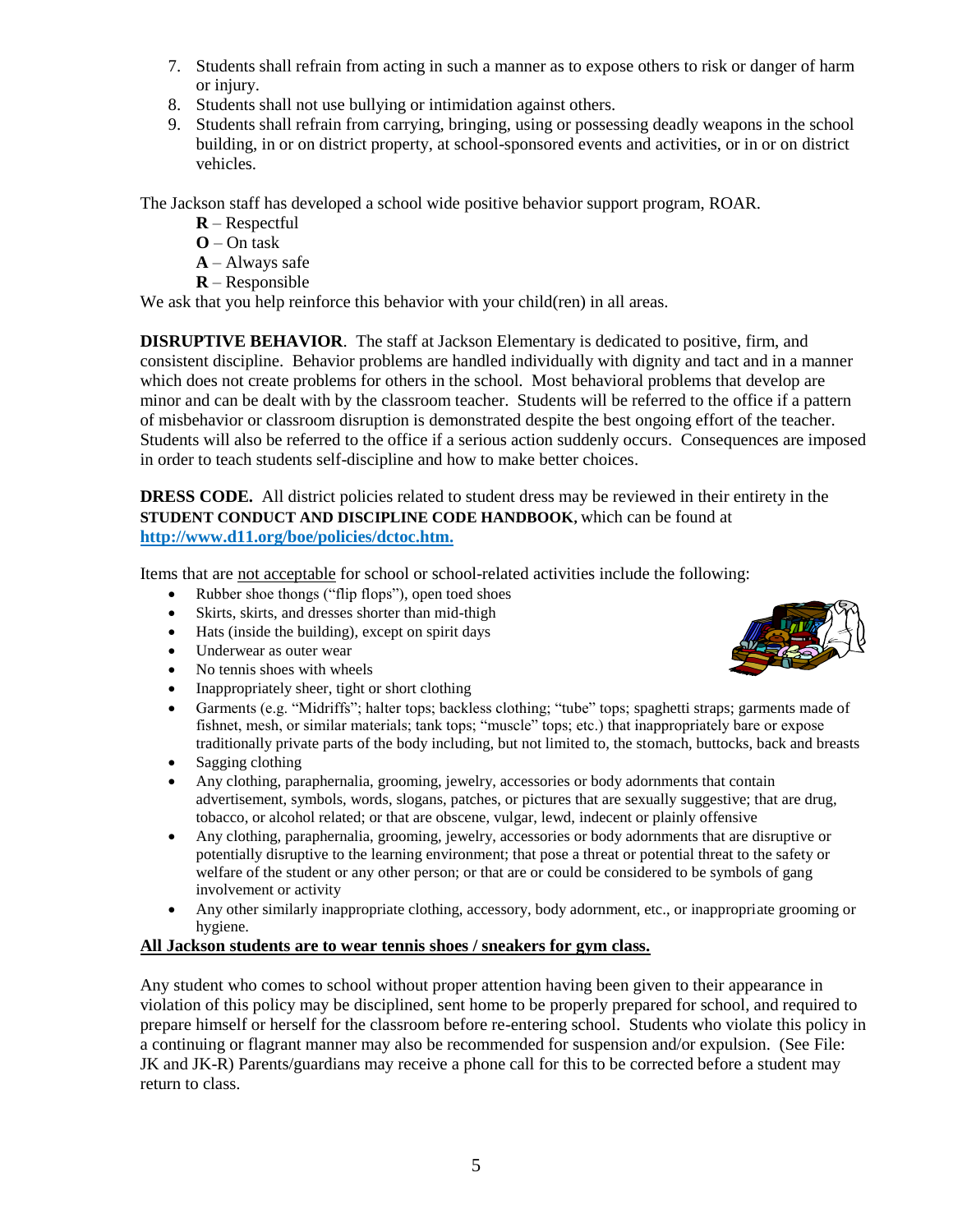The administration of each school reserves the right to pass judgment on the interpretation of this policy and is granted the authority to establish a higher standard of dress than is required by this policy that is commensurate with the values and expectations of their community.

**EMERGENCY / EVACUATION PROCEDURES**. It is necessary that parents/guardians are informed of the procedures developed to minimize danger to students and staff should an emergency occur at school. Our main objective is to attend to the health and welfare of your child/children in the event of a crisis and to see that he/she gets home safely.

In most emergencies your child/children will remain and be cared for at Jackson. In the rare event of an emergency affecting Jackson that prohibits re-entry to the building (such as a broken gas or water main, a fire, or a sudden loss of utilities in bad weather) students and staff will be removed immediately to our alternate site, Jackson Park. If there is a need for an indoor facility, students and staff will walk to Church of the Harvest, 1250 Vondelpark Dr. Parents may check out and pick up students at either location, after presenting a current ID. Our superintendent will monitor the situation and keep schools informed of actions to take, and inform the radio and television stations.

We ask you to follow these procedures if you hear rumors of any school emergency.

- 1. TURN ON YOUR RADIO OR TELEVISION. We will keep the media accurately informed of any emergency.
- 2. PLEASE DO NOT CALL THE SCHOOL. We have limited telephone lines. These must be used to respond to the emergency.
- 3. In the event of an attack or crisis event at a distant location, or in the event of military action, a sense of normalcy will be attempted at school. This is in the best interests of the children and the learning environment. If parents/guardians choose to pick up their child/children at school, they must sign them out at the office. Please have your ID ready.
- 4. In the event of a local emergency, students will be sheltered at school whenever possible until parents/guardians can safely arrive to pick up their child/children.
- 5. It is our procedure to lock all of the doors of Jackson.. In the event of a lock-down, the front doors will be monitored and no one will be granted entrance.
- 6. In the event of a security or emergency situation, students may have outdoor activities cancelled, be restricted to classroom areas, or moved to a shelter location in building.

Evacuation Site: Church of the Harvest, 1250 Vondelpark Dr.

**FEES.** Every effort is made to keep fees to a minimum. However, fees may be charged for instrumental music, before or after school sports programs, art, or other special programs held before or after school. Small fees may be requested for some field trips. If you need assistance with this, please contact the office.

**FIELD TRIPS.** Written permission from the parent is required in order for a child to be allowed to go on school-sponsored field trips. Please have your child return permission slips promptly to the teacher. **A phone call from a parent granting permission cannot be accepted**. If parent transportation is needed, parent drivers should come to the office prior to the day of the field trip to sign the necessary forms and to supply the office with a copy of a valid driver's license and proof of liability insurance. Every student in a private vehicle must use a seat belt. If a parent is asked to chaperone, they will assume responsibility for a group of students chosen by the teacher. Siblings are not permitted to attend Jackson Elementary field trips.

**HEALTH AND WELLNESS.** Please help us minimize communicable diseases in our school setting. These guidelines should be used to help parents/guardians determine whether or not your student should come to school.

- Please do not send a child to school with a temperature over  $100^\circ$  F. A child with a temperature needs to stay home for at least 24 hours. Remember, if you reduce your child's fever with medication like Tylenol, your child is still ill. Please do not medicate your child and then bring them to school. Children spread their sickness most during the time they have a fever.
- Don't send a child to school that has been vomiting within the last 12 hours.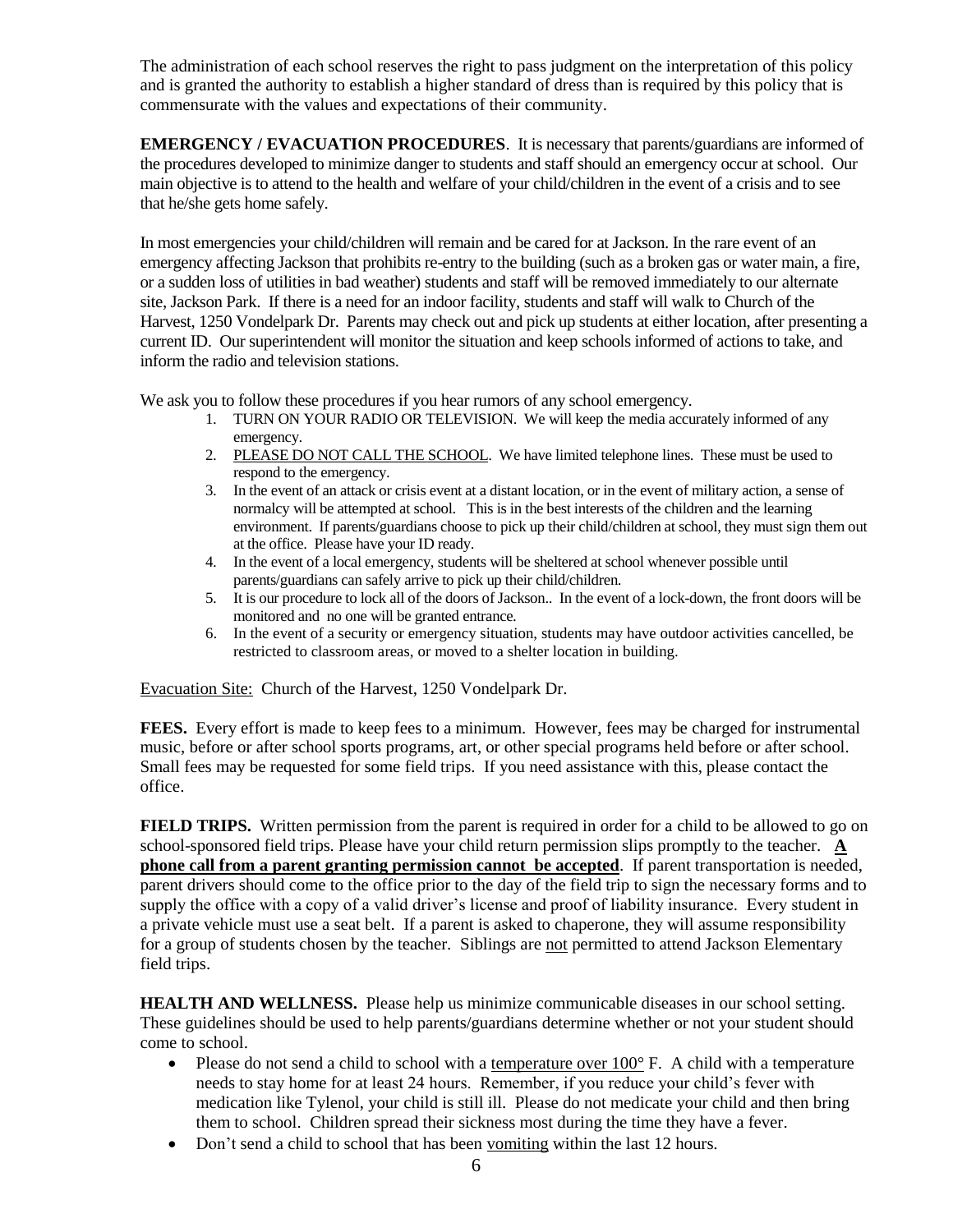• Don't send a child to school that has had episodes of diarrhea within the last 12 hours.

The Jackson Elementary staff reserves the right to decide to send a child home from school should they vomit, present with a temperature above 100°, or show other flu-like symptoms.

**HOMEWORK GUIDELINES.** The staff at Jackson School recognizes the importance of studying at home as part of the learning process and helpful in the development of good study habits.

**Parents are encouraged to help students study at home by:**

- 1. Cooperating with the school in encouraging a positive attitude toward home study and academic achievement.
- 2. Providing your children with suitable study conditions and supervision.
- 3. Consistently reserving time for home study by not allowing telephone calls, television or visitors during study time.
- 4. Showing interest in what your children are doing, without doing the work for them.
- 5. Developing an understanding of what your child's teachers expect home study to accomplish.
- 6. Checking your child's planner every day and understanding your child's classroom teacher's expectations for its use.

**INCLEMENT WEATHER PROCEDURE.** All inclement weather decisions are based on concerns for student, parent and staff safety. Parents are expected to decide whether to send students to school on threatening, stormy days. Parents are expected to provide the school office updated information about emergency telephone numbers and alternative



arrangements for the safe custody of students during inclement weather. The Superintendent or designee may make exceptions to this procedure, where Colorado High School activities competition or rental to outside agencies could be adversely affected. If the temperature is below 15°, the Jackson Elementary students will remain inside for recess.

#### **IN THE EVENT SCHOOL IS CLOSED FOR THE DAY** District Eleven will:

- Collect data at the earliest appropriate time. The district will check with Springs Transit, the National Weather Service, the Colorado Springs Police Department and three geographically located staff members.
- Make the decision as to whether schools will be closed and announce the decision no later than 5:30 a.m., unless there are extenuating circumstances, by calling the local media.

Parents/guardians are expected to:

- Be responsible for custody of their children.
- Listen to the news broadcasts on stormy mornings. *(We are in Colo. Springs School District 11.)*

#### **IN THE EVENT A DELAYED/SAFETY START OCCURS** District Eleven will:

- Make the decision to delay school by 2 hours and announce that decision no later than 5:30 a.m., unless there are extenuating circumstances.
- Make the decision to cancel community education classes, rental activities and co-curriculum activities by 1:00 p.m., unless there are extenuating circumstances.
- Begin school for all students 2 hours later than each school's normal arrival time.
- Cancel all a.m. pre-school activities.
- Cancel breakfast and before-school enrichment programs.
- Contribute to the safety of students and of the entire community by reducing the amount of pedestrian and vehicle traffic during peak hours and under poor driving/walking conditions.

Parents/guardians are expected to:

- Be responsible for custody of their children until school begins.
- Listen to the news broadcasts on stormy mornings.
- Decide whether to send their children to school on threatening, stormy days.
- Send their children to school at the delayed start time rather than the normal time.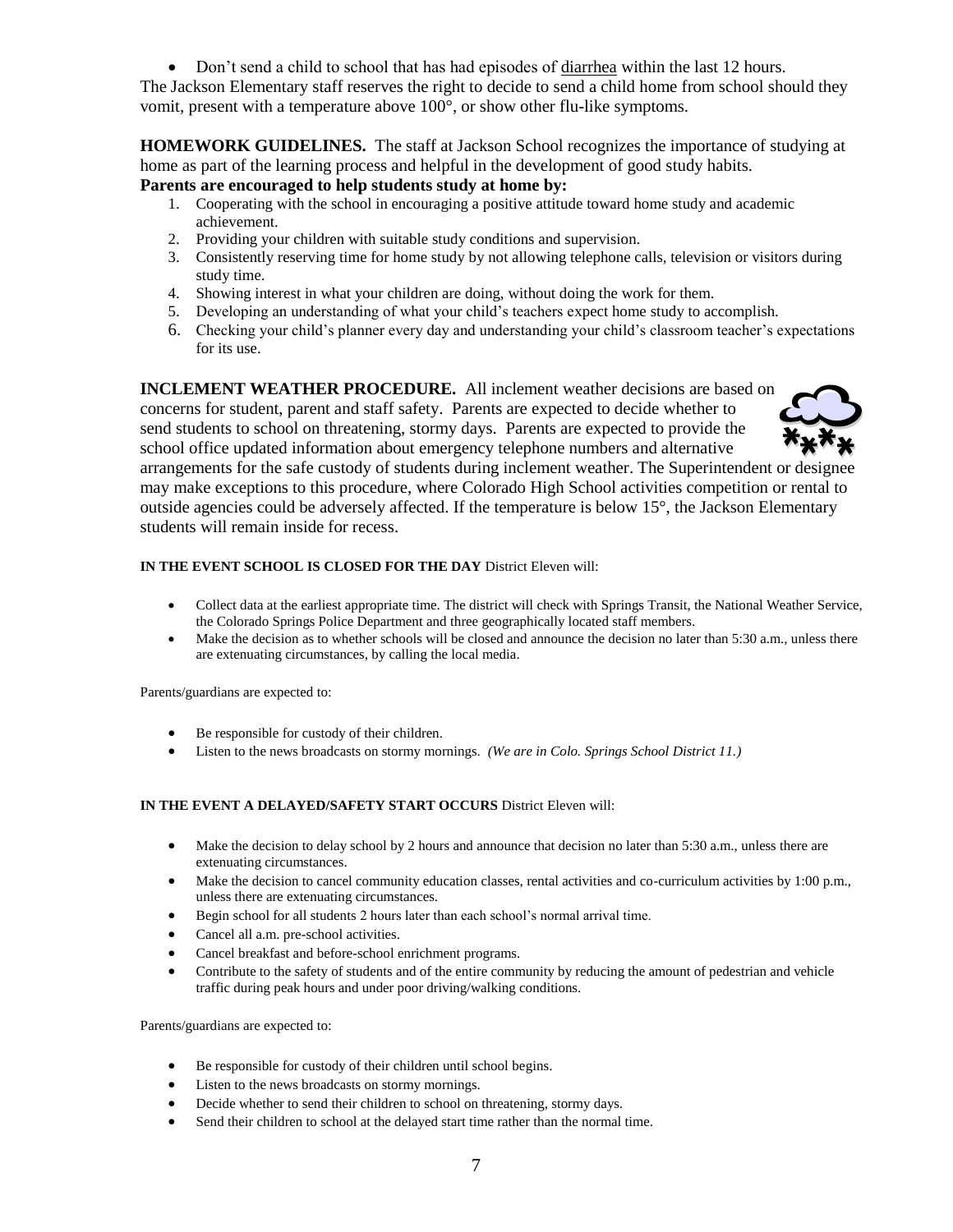#### **IN THE EVENT A DECISION HAS BEEN MADE TO OPEN SCHOOLS AND THE STORM WORSENS UNEXPECTEDLY** District Eleven will:

- Inform the media no later than 11 a.m. that schools will dismiss students early.
- Dismiss students 2 hours earlier than normal, unless otherwise directed by the Superintendent or designee. School will make every effort to complete lunch service before dismissal.
- Keep buildings open as long as necessary to evacuate all students safely.
- Cancel all p.m. preschool

Parents are expected to:

- Listen for an early dismissal announcement no later than 11 a.m.
- Make sure their children know what to do and where to go if dismissed early.
- Know that students will be dismissed two hours earlier than normal.
- Not rely on the telephone to make last-minute arrangements for their children. (Lines tend to malfunction during storms.)

**LIBRARY BOOKS:** At Jackson, we check out primary (K-2) books for one week, and intermediate (3-5) books for two weeks. Students in kindergarten usually check out one book a week, students in grades 1-2 can check out up to two books at a time, and students in grades 3-5 can check out up to 3 items. Books are stamped with the due date, so that they (and you) know when they are due. If your child has not finished a book, we will be glad to renew the checkout if the book is brought in. We do not charge daily for overdue items, but students cannot check out any more until the overdue item is taken



care of. If a child needs a book for a school assignment, we will check out one book at a time, and request that he/she leave it at school. Our library has a policy of flexible access, so as soon as a child finishes a book and returns it, he/she will be able to check out another.

If a library item is lost or damaged, we will request payment (cash or checks written to Jackson Elementary School) for a replacement. If the item is found by the end of the year, the payment will be refunded, or the student can keep the lost item.

It will help your children learn to be responsible for their library books if you can help them find a "special place" to put the items where they cannot be damaged by pets, food, rain, or babies who like to draw on paper! It also helps to keep Jackson books separate from any other books, so that they are easy to check for due dates. Please help your children take good care of their books and return them on time.

**LOST AND FOUND.** Please mark all articles of clothing and supplies with your child's name. All lunch boxes or sacks should be clearly labeled. The lost and found bin is located in the southeast hall of by the gym. Small items such as glasses, keys, jewelry, etc., are kept in the school office. **Unclaimed items are donated to a charitable organization at the end of each semester.**

**MEAL PROGRAMS.** Jackson has a hot breakfast and lunch program. Free breakfast begins in the classroom at 8:00 a.m. Applications for Free or Reduced price meals are available online at: [\(https://www.myschoolapps.com/\)](https://www.myschoolapps.com/) Money for meals will be collected by the lunchroom manager each



morning and should be sent in an envelope with the child's name, grade and teacher listed on the front. Parents are encouraged to send checks for more than one lunch at a time, if possible. Payment may also be made online: (https://www.myschoolbucks.com/). Payments will be conveniently applied to your student's account within two working

days of the transaction. A small 5% service fee is added to the total transaction for processing. Children who do not eat a hot lunch may bring a sack lunch. Milk may be purchased at school. NO LUNCH CHARGES WILL BE ALLOWED.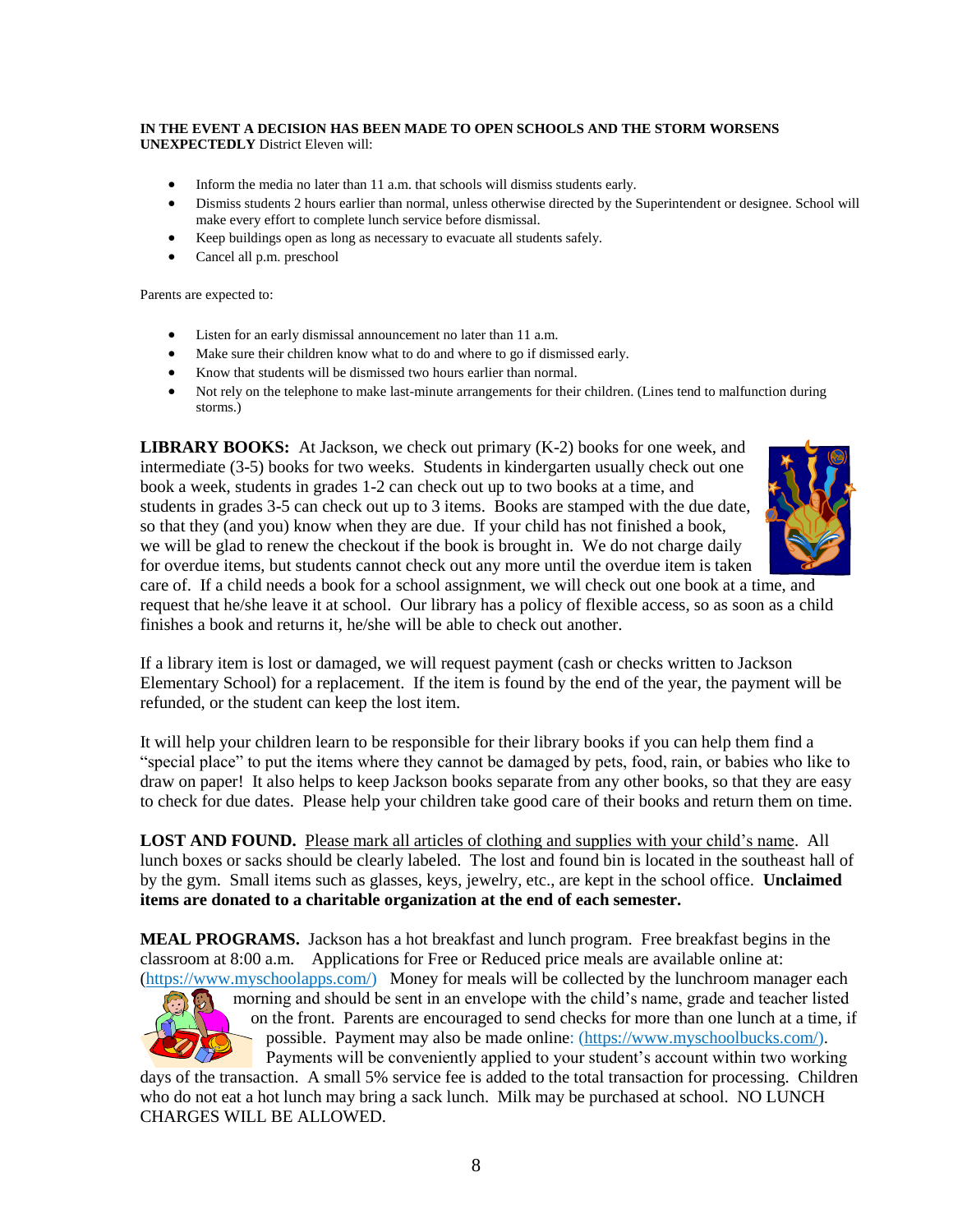**MEDICATION.** If your child must take medication of any kind (including any over-the-counter drugs, cough drops, inhaler, etc.) during school hours, the school must have on file a medication form filled out and signed by the doctor. This form is available in the office. The parent/guardian must also sign this form, giving approval for medication to be administered at school. Medication must be in the original pharmacy bottle and will be kept in a locked cabinet in the office. You may also come to school and give the medication to your child at the appropriate time, or discuss with your doctor an alternative schedule so the medication can be given outside of school hours. **Students may NOT have any prescription or over-the-counter medication in their possession, including cough drops.**

**NEWSLETTERS AND OTHER NOTICES.** Our newsletter is sent home via email and is posted on the Jackson website as well. Other special notices will be sent home as needed by the office, usually in their Friday folder. Please stress to your child the importance of getting these items home to you, and please try to check the Friday folder weekly.

**NONDISCRIMINATION POLICY.** School District 11 is committed to a policy of nondiscrimination in relation to race, creed, color, sex (gender), ancestry, sexual orientation, religion, national origin, age and/or disability. Discrimination and/or harassment based on the aforementioned areas will not be tolerated and must be brought to the immediate attention of the school principal or D11 nondiscrimination compliance coordinator: Office of Equal Opportunity Programs and Ombudservices, 1115 N. El Paso Street, Colorado Springs, CO 80903, Phone: 520-2271, FAX: 520-2442.

**PARENT BOOSTERS** (PTO). Jackson has an active parent group called the Jaguar Boosters. We hope you will be a part of this organization! We support the school with fundraiser activities, as well as recruiting volunteers to help in the school. Look for more information in the Jackson newsletter. Please join us as often as you can!

**RECESS.** Recess is scheduled as a part of the regular school day. This time serves as a break for students and teachers. As a general rule, if your child is too ill to participate in recess he/she should be kept at home. A signed note from the parent is required for students to stay inside. A doctor's certificate will be required for a child to stay in for an extended period of time. In case of cold weather (usually below 15°), our policy is to have students stay in their classroom with supervision.

### **SCHOOL HOURS.**

| <b>Student hours</b> | $8:00 - 2:30$ |
|----------------------|---------------|
| <b>Office hours</b>  | $7:30 - 3:30$ |

Supervison for students begins each day at 7:45 a.m. Students must leave the playground promptly upon dismissal each afternoon.

**SCHOOL SUPPLIES.** A list of recommended school supplies for students is available in the school office and on our website. These supplies are listed by grade level. If you need help with school supplies, please call the office.

**SEXUAL & RACIAL HARASSMENT/DISCRIMINATION.** The following district policy, as well as all other policies related to this topic may be reviewed in the STUDENT CONDUCT AND DISCIPLINE CODE HANDBOOK on the D11 website at **[http://www.d11.org/boe/policies/dctoc.htm.](http://www.d11.org/boe/policies/dctoc.htm)**



**TELEPHONE USE.** Students may use school telephones to contact parents/guardians **in case of emergency only**. Please help by seeing that your child has homework, books, supplies, and made after school plans before leaving for school. Arrangements for visits to friends, announcing club activities, or asking for rides home are not considered to be emergencies.

**TOYS AND PERSONAL ITEMS.** Students are not to bring toys or other personal items to school. Toys and other items often cause a problem and/or distract students from their educational program will be taken from students at school. The teacher or principal will hold these items until the parents pick them up. Also, parents/guardians are urged to see that children do not wear valuable jewelry, bring large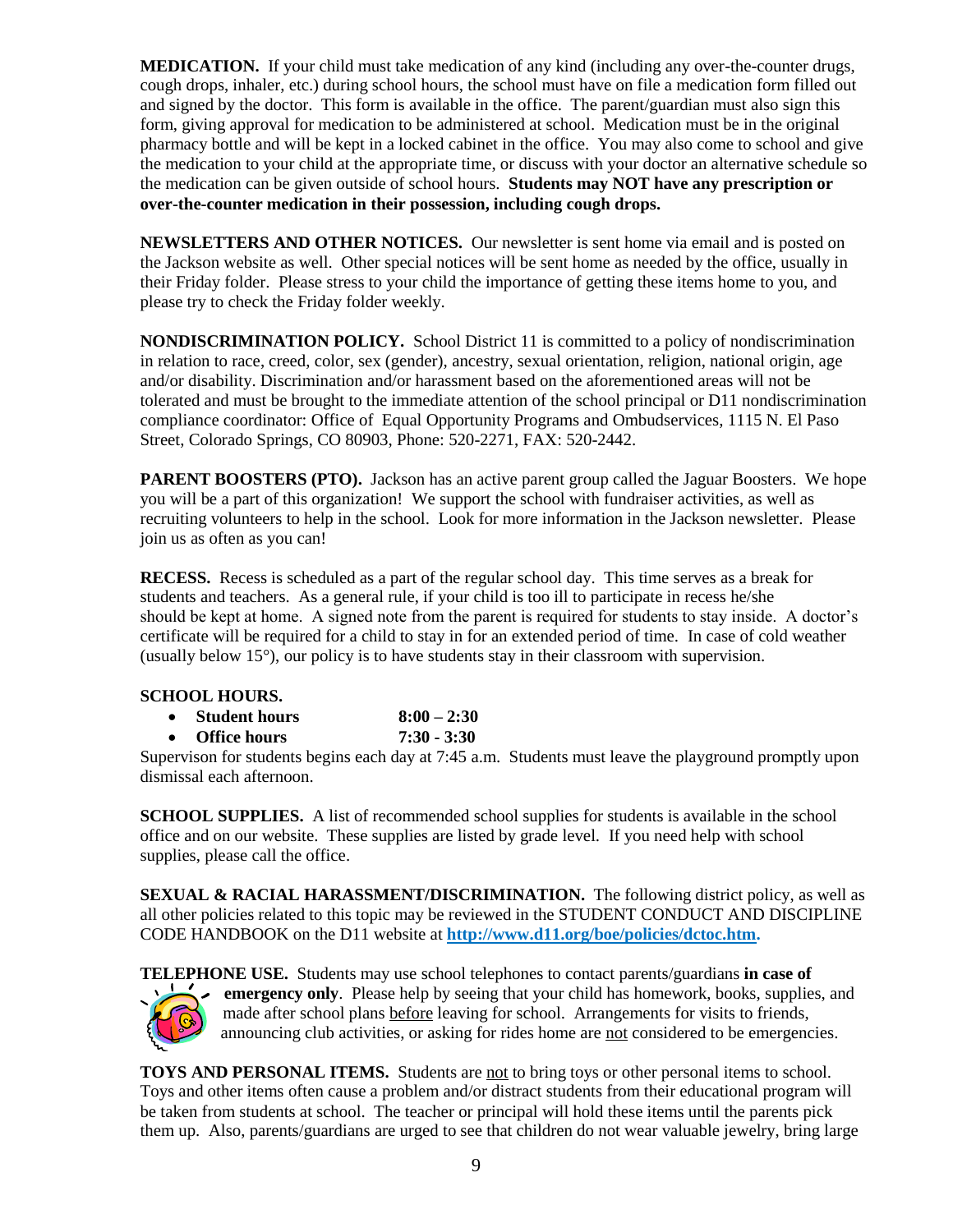amounts of cash, or other costly items to school. **School personnel are not responsible for loss or damage to items of this nature. This includes spinners and fidget toys without a valid educational plan.**

**VISITORS.** Parents are encouraged to visit school at any time. **All visitors to the school must sign in at the office and obtain a guest pass before going to the classroom area**. If you would like to see a specific activity, the principal or other staff members will be happy to assist you. However, classroom teachers are unable to discuss your child's progress during instructional time. If you'd like to meet with the teacher, please make an appointment during non-instructional time. Children not enrolled at Jackson may not visit the school unless accompanied by an adult.

**VOLUNTEERS**. Please fill out a volunteer form to volunteer at Jackson.

**WALKING TO AND FROM SCHOOL.** Parents should teach their children an agreed upon, safe route. Children are encouraged to respect other peoples' property, and should be warned about accepting rides from or talking to strangers.

**WEATHER.** Please make sure that your child is dressed for our changing Colorado weather. A warm morning does not necessarily mean a warm afternoon. By School Board policy, students will not be outside for recess if the temperature/wind chill factor is below 15 degrees or if it is wet with rain or snow. On extremely cold or wet days, **green flags** will be hung outside the school. This means the students will follow our green flag procedures and go to their designated area, rather than wait on the blacktop.

**WEAPONS AND WEAPON LOOK-ALIKES AT SCHOOL.** Our school district is dedicated to providing a safe learning environment for all children. In District 11, that means zero tolerance for weapons and items that mimic weapons in all our schools. We need your assistance in helping every child understand our expectations and consequences for bringing weapons or objects that mimic real weapons to school. The following policy is from the **STUDENT CONDUCT AND DISCIPLINE CODE HANDBOOK**. "In School District 11, any student with a weapon in school, on or off school property and at all school-sponsored and related activities, whether or not the student uses or intends to use the weapon to cause bodily harm, will be immediately suspended and referred to the Office of Student Discipline for consideration of expulsion." This includes lighters, mace, pepper spray, and other dangerous chemicals or substances. Students will also be referred to the Office of Student Discipline Services for consideration of expulsion for having in their possession objects that substantially mimic real weapons, including such objects as pocketknives, toy guns, and water pistols. This also includes laser pointers. Please review with your children the consequences of bringing such objects to school. Times have changed, and we must do everything possible to protect our children.

**WEBSITE.** Please make a "bookmark" or favorite on your computer for the Jackson website [\(http://www.d11.org/jackson\)](http://www.d11.org/jackson). We have all kinds of resources for you and your child, and you can even email teachers at school!

**WITHDRAWING FROM SCHOOL.** If you must withdraw your child from Jackson, please notify the school office a few days in advance of your move. If you are moving to another District 11 school, all records will be transferred when you enroll your child in the new school. If you are moving out of the school district, the new school will need to send a request for records.